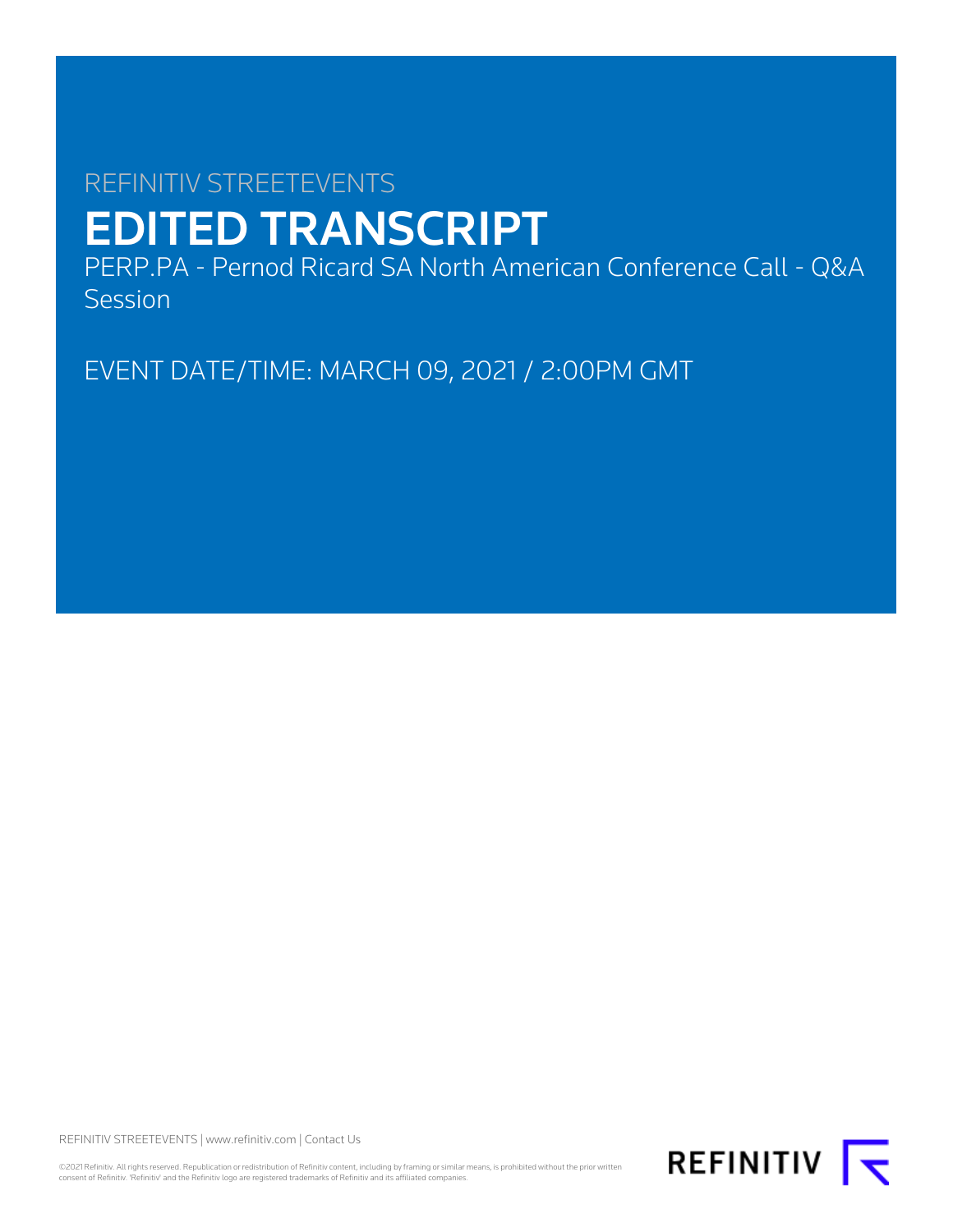# **CORPORATE PARTICIPANTS**

**[Ann Mukherjee](#page-1-0)** Pernod Ricard SA - Chairwoman & CEO of Pernod Ricard North America **[Julia Massies](#page-1-1)** Pernod Ricard SA - VP of Financial Communication & IR

# **CONFERENCE CALL PARTICIPANTS**

**[Alicia Ann Forry](#page-1-2)** Investec Bank plc, Research Division - Consumer Analyst **[Andrea Pistacchi](#page-6-0)** BofA Securities, Research Division - MD in Equity Research & Head of European Beverages **[Chris Pitcher](#page-7-0)** Redburn (Europe) Limited, Research Division - Partner of Beverages Research **[Edward Brampton Mundy](#page-5-0)** Jefferies LLC, Research Division - Equity Analyst **[Laurence Bruce Whyatt](#page-4-0)** Barclays Bank PLC, Research Division - Analyst **[Pinar Ergun](#page-9-0)** Morgan Stanley, Research Division - Equity Analyst **[Richard Withagen](#page-9-1)** Kepler Cheuvreux, Research Division - Research Analyst **[Sanjeet Aujla](#page-11-0)** Crédit Suisse AG, Research Division - European Beverages Analyst **[Simon Lynsay Hales](#page-2-0)** Citigroup Inc., Research Division - MD **[Trevor J. Stirling](#page-3-0)** Sanford C. Bernstein & Co., LLC., Research Division - Senior Analyst

# <span id="page-1-1"></span>**PRESENTATION**

#### **Julia Massies** - Pernod Ricard SA - VP of Financial Communication & IR

Thank you very much, and welcome, ladies and gentlemen, to today's 2021 North America conference call. We're hosted today by Ann Mukherjee, our Chairwoman and CEO for North America. I believe most of you will have had a chance to watch the video presentation that was posted on our website this morning. So in the interest of time, we will jump straight to the Q&A session.

So without further ado, let me hand over to our first caller, please.

# **QUESTIONS AND ANSWERS**

#### <span id="page-1-2"></span>**Operator**

The first question comes from the line of Alicia Forry from Investec.

#### **Alicia Ann Forry** - Investec Bank plc, Research Division - Consumer Analyst

<span id="page-1-0"></span>I actually have a couple of big-picture questions for you. One is what do you think about the future of spirits consumption in the U.S.? Obviously, things have changed during the pandemic. I'm curious, what changes you think might be permanent for your industry? Just some thoughts on that would be interesting to know. And then secondly, curious how you think Pernod Ricard USA has changed since you arrived?

#### **Ann Mukherjee** - Pernod Ricard SA - Chairwoman & CEO of Pernod Ricard North America

Thank you. Two great opening questions, and good morning, good afternoon to everyone. I am very bullish about the future of this industry in this category. I think there's been some profound changes, and I think there's some changes that will go back to what I call underlying behavior

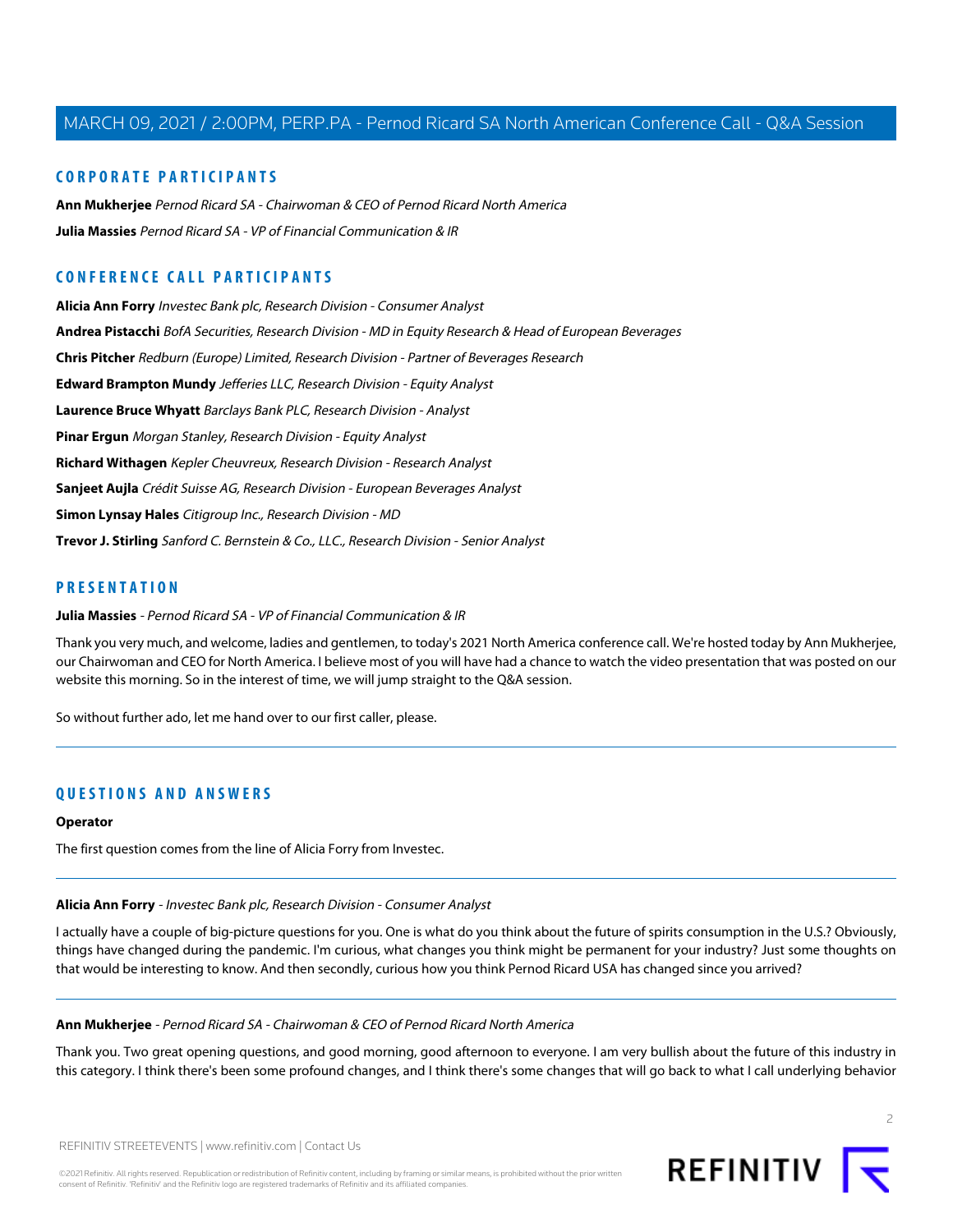of the category. I think from a -- changes that we will see, I think people are beginning to really enjoy in-home cocktail making. I think this notion of continued consumption at home, premiumization at home, I think this notion of what we've seen from convenience through e-commerce, all of those things will continue. And I think that bodes very well for the off-premise channel as we think about from a channel perspective. But at the same time, I do think there's robustness coming back on-premise. As I've mentioned before, I think this is going to be yet still a very robust channel. And so overall, for the spirits industry, I think we're going to see continued strength. And I think it will continue to source from the other parts of alch bev industry, and so you'll continue to see very, very strong momentum.

And I think it was those kind of insights and learnings that really helped us pivot within Pernod North America. And I think we tried very hard to understand, looking at our entire portfolio, what are the pivots that we really needed to make to be able to understand how each of our spirit brands could take advantage of each one of these individual trends and continue to monitor them as we come out of COVID and understand how we continue to flex our portfolio as we see kind of new trends evolve. I think this is a company -- as I've said before, I had 4 very focused challenges coming in, and 16 months into the role, the company has made dramatic improvement in those areas. It speaks to the resiliency of our team. And I think we're getting a much more simplified way of working, leveraging our portfolio to be more consumer oriented. And I think we're really focusing to win that purchase and design for that purchase at shelf. And so I've seen a lot of great momentum. So thank you for the question.

# **Operator**

<span id="page-2-0"></span>Okay. And your next question comes from the line of Simon Hales from Citi.

# **Simon Lynsay Hales** - Citigroup Inc., Research Division - MD

A couple for me, please. I mean, Ann, in your prepared presentation, you talked a lot about the investment that's been happening around consumer analytics, digital e-commerce sort of generally. I wonder if you could just maybe provide us a little bit more detail as to where you think you are in terms of the investment and where you are on the journey to where you want to be in those areas, those capabilities. Just try to assess how far along you are there, how much more investment we should think perhaps needs to go into those areas over the next sort of 12 or 18 months?

And then secondly, can I just ask you around sort of stock levels in trade just on a shorter-term basis? Obviously, in the first half, mid-single-digit sort of growth. I think that was all depletion led. I don't think there was any overall stock replenishment in the first half. How should we think about stock levels as we look into H2 and beyond? And perhaps when we come out to the other side, hopefully, of the pandemic in the coming months, where do you think inventory levels will sit overall in your wholesale tier compared to where you were pre the pandemic? Do you think things will be structurally lower?

# **Ann Mukherjee** - Pernod Ricard SA - Chairwoman & CEO of Pernod Ricard North America

Simon, thank you. So first, let me address your first part of the question around continued investment around our digital journey. I think we are -have laid the foundation. I think, again, in this COVID time, this allowed us to probably accelerate that a bit more and really put in, first of all, the analytics that mattered. And so we spent a lot of time understanding what those were, then starting to sharpen our tools against them. And it will be a journey. This is not something that's going to happen overnight. It's not a light switch. So I think you will see us continue to invest in this space.

And where my focus is really going is taking what we have developed and creating digitized tools for ways of working so we can work at rapid speed. And so you will continue to see that. The United States continues to be a pilot market for the rest of the group of Pernod Ricard. And the great news is we get to learn off of each other from different pilot markets. So I think we're doing it very prudently, and we're balancing that kind of intersection of effectiveness and efficiency. So more to come as we continue that journey.

From an inventory perspective, I think we are probably, at least within Pernod Ricard, what we call fit-for-purpose on our inventory. We've worked very hard to get to the right days of supply. We've instituted, I think, more sophisticated demand planning tools with our -- within our own company and with our distributor partners. And so there's a lot of emphasis on S&OP. And I think you will always, of course, see ebbs and flows in inventory as the year progresses, but I don't think you're going to see a lot of major stocking moving forward. I think we're getting better at understanding

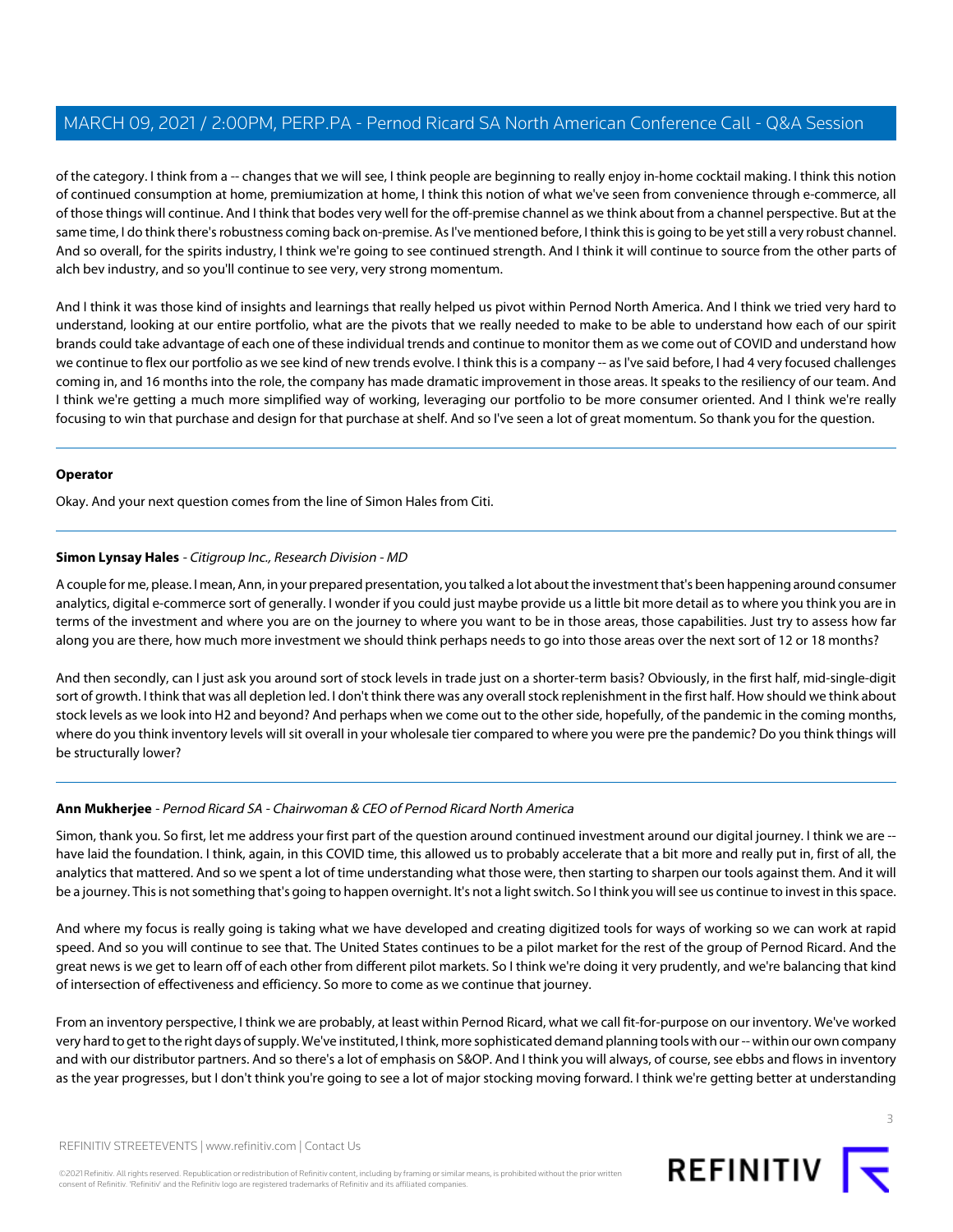that relationship between sellout and depletions. And so it's getting much stronger in terms of how we're getting information and analysis to manage the stock levels.

#### **Operator**

<span id="page-3-0"></span>And your next question comes from the line of Trevor Stirling from Bernstein.

#### **Trevor J. Stirling** - Sanford C. Bernstein & Co., LLC., Research Division - Senior Analyst

Two questions from my side, please. The first one is, okay, we've been through the COVID and the massive channel dynamics. And in the U.S. at least, we're starting to see a reversion to the on-trade in some states. If you look at states where the on-trade is picking up a little bit at pace, places like Texas and Florida, is there any learning about what people are doing? Are the habits that they picked up in the off-trade during the COVID restrictions, are they bringing those back to the on-trade with them?

And my second question is around your digitization journey. What do you think are the biggest challenges there? Is it around data? Systems? People? Or maybe a mixture of all 3?

#### **Ann Mukherjee** - Pernod Ricard SA - Chairwoman & CEO of Pernod Ricard North America

All really, really great questions, Trevor. Thank you. I will tell you, it's still very early on the on-trade side. I would tell you, states like Arizona, Florida, Texas, we've seen a lot of even robust on-premise behavior in the past few months, and it continues to accelerate. And what you're seeing on trade, and this is why I think it's still a bit early, people are still -- they're not spending hours and hours on-trade, right? So speed of cocktail making, cocktail convenience on-premise, those things are still very robust. We're seeing still a lot of takeout and delivery. So cocktails on-the-go continues to be really important.

And so I think how we're going to see that shift behaviors of off-trade back to on-trade, look, at the end of the day, I think it's going to be about people gathering. And so whether it's -- that bar experience is still going to be very important as on-trade comes back. And I think consumers are going to look for new experiences and experiences that now that they've been able to do it at home, they're not going to look for what's the next experience on-premise. So again, very early to tell. There's -- we're watching it closely. A lot more to learn. But I think the biggest thing is we need the rest of the states to come to the levels that we're seeing in Florida and Texas. And the good news is we're beginning to see early signs of that, and that's really, really encouraging.

On your second question around the digital journey, I would tell you, it's all of them. Data infrastructure in this industry, coming from CPG, it's not as robust. And so being very smart about what that data architecture is, is going to be very critical. And this is a space where we have to understand proxies and understand modeling much more than what I've experienced in CPG. People are critical. And as you saw in my video, getting the right people to understand how to do this journey, especially people outside of the industry, and bringing in these new practices. And so blending that with people who understand the industry will be absolutely key. And then really being smart about the investment that's required for this journey, getting that ROR -- excuse me, ROI along the way, proving ourselves to smart investment is going to also be key. So it's all connected, and it's going to take architecture and design to really understand how to get there as fast as we can.

# **Operator**

Your next question comes from the line of Laurence Whyatt from Barclays.



©2021 Refinitiv. All rights reserved. Republication or redistribution of Refinitiv content, including by framing or similar means, is prohibited without the prior written consent of Refinitiv. 'Refinitiv' and the Refinitiv logo are registered trademarks of Refinitiv and its affiliated companies.



**REFINITIV**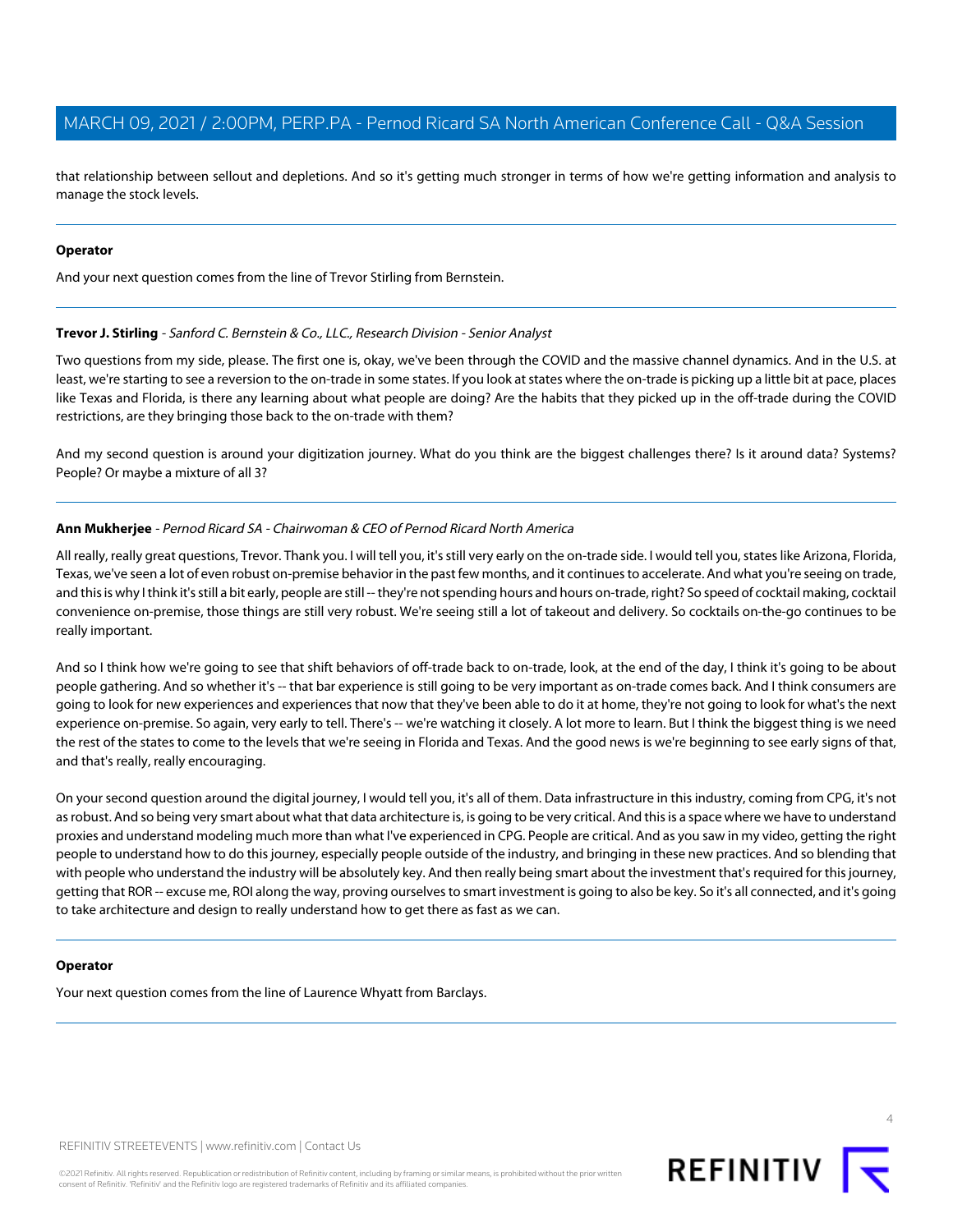## <span id="page-4-0"></span>**Laurence Bruce Whyatt** - Barclays Bank PLC, Research Division - Analyst

Three from me, if that'll be okay. Firstly, in terms of your market shares, particularly within the on-trade and the off-trade, I appreciate, as a company, you're more on-trade focused and certainly were pre-COVID. How do you see your market share within the off-trade evolving during the COVID period? And also, how do you see your market share in the on-trade evolving during COVID?

And then secondly, on your Irish Whiskey portfolio, the presentation focused quite heavily on Jameson, understandably. Irish Whiskey, as a category, has been very dominated by the Jameson brand, but you mentioned starting to talk about Redbreast a little bit more, and obviously, you have a portfolio of Irish Whiskeys. Do you see the moment is right for a portfolio approach to Irish Whiskey? Or do you still see Jameson as being the dominant brand within that category?

And thirdly, on your Vodka portfolio, or at least on Absolut. Vodka has been a very challenged category, as I'm sure we all know, with one brand taking a huge amount of share. Do -- you mentioned in the presentation, a lot of differences were in terms of marketing on Absolut and sort of you say you're getting a lot more consumer engagement, but we've seen Absolut being launched many times in the past. But what do you think is different this time around the marketing of Absolut that you think may be able to reverse some of those share losses to be able to accelerate that brand?

# **Ann Mukherjee** - Pernod Ricard SA - Chairwoman & CEO of Pernod Ricard North America

Well, thank you for your questions. These are great. So let's talk a little bit about our share position. As you saw, from an off-premise perspective, we pretty much accelerated to be growing kind of with the channel right now. In on-premise, to your point, we way over index. On average, we're probably 25% on-premise versus the industry at 20%. We have brands that way over index, like the Jameson, more closer to 30% on-premise. So here's what I would say. My goal right now is to continue to grow with the market off-premise and then keep up with that growth by flexing our portfolio in a way that allows us to do that. And then on on-premise, because we tend to over index, it coming back will be critical for us in continuing our leadership position. So that really helps the overall business be much more buoyant moving forward. So I continue to stay very focused on that, in addition to e-commerce, because e-commerce is almost 5% of the business right now. So being very thoughtful about how to accelerate our advantage will continue, I hope, to deliver the performance we are looking for.

On Jameson, it's a great question. Look, I think the way to look at our portfolio was twofold. We have what I'll call very high awareness, robust brands, like a Jameson, like a Glenlivet, and those brands were going to continue to double down on. But taking a more portfolio approach, and you're going to see more of that come from us, is going to be absolutely key. And one of the reasons is this is as much a volume game as it is a value game, and that's because premiumization matters in this category. So to your point, we've got some gems when it comes to Irish Whiskey, and so whether it's the Redbreast or the Spot line, so in scotch, we've got Aberlour. So we've got a ton of premiumization brands that I think will round out the portfolio for that value growth.

And then finally, on Absolut, I have to tell you, when I joined Pernod Ricard, one of the main reasons I joined was Absolut. This is a brand that is an iconic brand. And I think we've had an opportunity to really unleash the historical narrative of what Absolut is. Absolut challenges society and culture, and that is what we are bringing back. And we are monitoring it very closely to make sure it's really relevant. And let me tell you the lessons learned on this one. For me, there are brands that can absolutely buck the trend, so to speak. So if you look at Malibu, which is in a subsegment called rum, it is far outstripping the growth of the segment because Malibu has gone beyond being a run, it's a lifestyle brand. And that is exactly what Absolut has the potential to be again, a lifestyle brand that bucks the system of vodka. So this is a journey. We've just started it. It's showing early response, but it's one that we're going to continue the journey on because I think Absolut has an incredible iconic heritage that if we don't leverage it, shame on us.

#### **Laurence Bruce Whyatt** - Barclays Bank PLC, Research Division - Analyst

Ann, that's really clear. And maybe just to follow up on the Absolut point, what would you see as success in your brand story for Absolut and transforming it into a lifestyle brand and, hopefully, outgrowing the category?

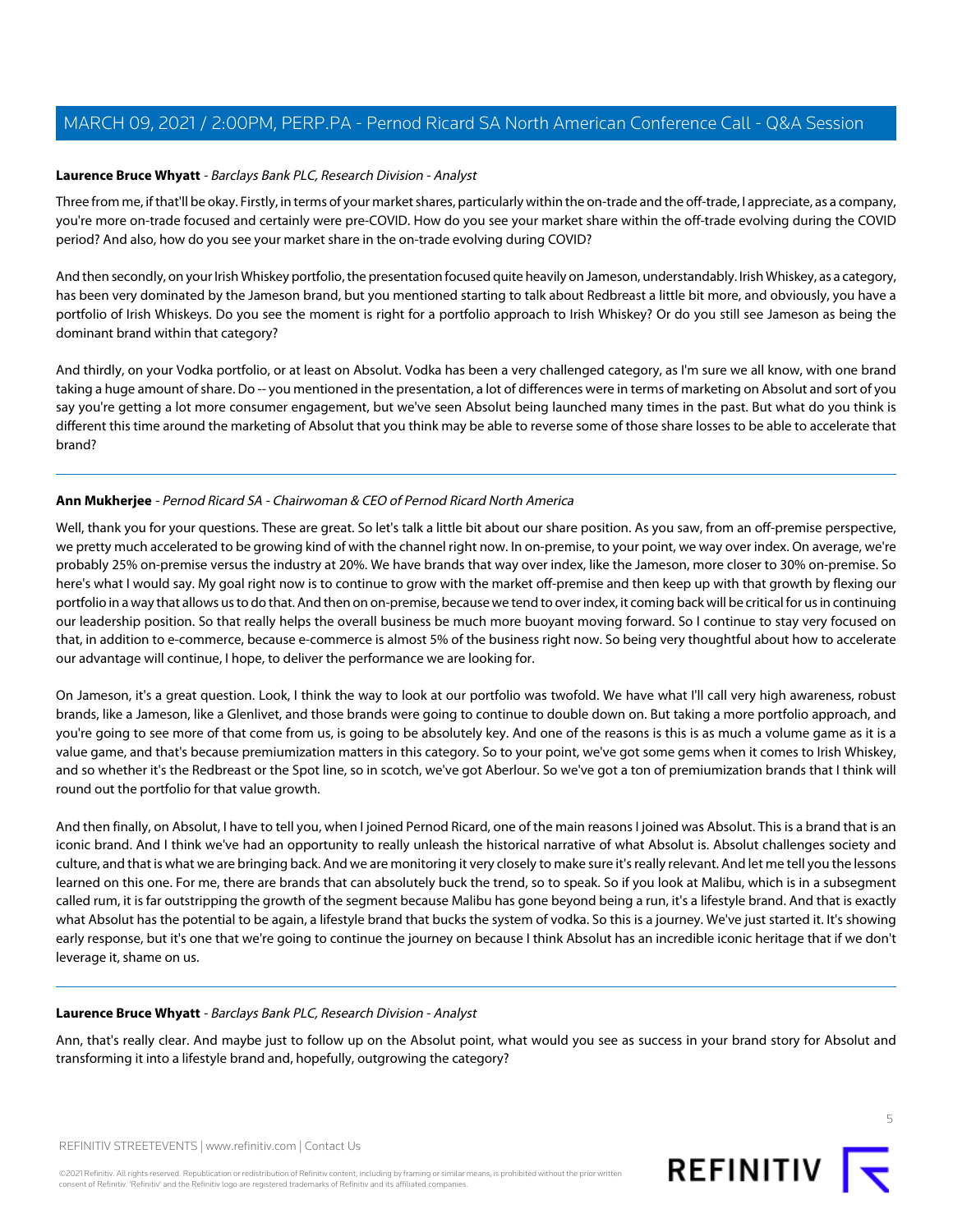# **Ann Mukherjee** - Pernod Ricard SA - Chairwoman & CEO of Pernod Ricard North America

Yes. For me, from an engagement, from a brand growth perspective, it's really about people choosing it as a -- not just as a vodka, but it's a brand that people feel they want to be associated with because it says something about who they are. That's the ultimate mark of a great brand. It's not what it does for you, it's what it says about you. And there are so many examples of great brands that do that. And I think as a result, over time, the Absolut therefore growing as a part of the segment is what we're going to watch. And I would tell you, I've been a part of multiple brand turnarounds, behemoth brand turnarounds, multibillion-dollar brand turnarounds. And it doesn't happen overnight, but you know very early if you're on the right path. And so this is not a one-and-done deal, it's not a switch. It's one that you have to work at. And I think we've got the right brand-building tools to do that.

#### **Operator**

<span id="page-5-0"></span>Your next question comes from the line of Edward Mundy from Jefferies.

# **Edward Brampton Mundy** - Jefferies LLC, Research Division - Equity Analyst

I've got the three, please. The first is around the role of wine in your U.S. business. Are there any benefits in having a bigger Wine portfolio that you can talk to, either in terms of scale or from a commercial standpoint?

The second question is around taxes. There's clearly been a lot of government support during the crisis. Are you able to share any perspectives around the risk of tax increases either at a state or federal level?

And then the third question is really around your portfolio. You mentioned on your prerecording that tequila is now quite a decent size and growing quickly, as is American whiskey. Could you talk about any other gaps in the portfolio, possibly hard seltzers or any others that you might look to?

# **Ann Mukherjee** - Pernod Ricard SA - Chairwoman & CEO of Pernod Ricard North America

Great. Edward, thank you so much. I appreciate the questions. So let's start with the first one. Wine and champagnes, I would say, they round out our portfolio very well. And again, when I talk about us approaching this much more from a demand-driven analytics, when you look at the shape of demand, consumers don't buy based on age factors or income factors, they buy based on what occasion they are in. And in many occasions, wine and champagnes are a critical -- must be a critical part of your portfolio because whether it be celebratory moments, winding down moments, whatever the particular occasion is, wine and champagnes play a very important role.

So it's -- what we look at in terms of where our spirits can't go, where does wine and champagne help us moving forward. And so it will remain an important part of our portfolio, but we talk about it as a portfolio as opposed to what's our strategy in wine and champagnes versus spirits. It's really about what's our occasion strategy, and that's really where wine and champagnes plays its key part. And so over time, where we can build scale, we do, and we're very happy with what -- the scale that we're building on Campo Viejo as well as our Mumm Napa range. Champagnes really came back strong as a part of COVID. And so we look at it from that standpoint.

From a taxes perspective, look, it's uncertain where this is all going. And it will differ very much from a state-to-state perspective, especially the kind of response we'll get if there is any kind of taxes that may be considered. I think the bigger issue right now for us is what the Biden administration is doing with the COVID relief bill. I think the stimulus checks will be important in terms of continued strength for our category. But more importantly, there's almost \$30 billion in that relief bill for support for restaurants. So at this point, that's where our focus is, and we continue to monitor it closely. And we'll see where that goes moving forward.

From an opportunities perspective in our portfolio, no doubt, hard seltzers is on fire. And I think it's partly because it's convenience, it's low calorie, and it allows for what we call conscious day drinking. But again, we continue to see a lot of that being sourced from beer. But what I think is really

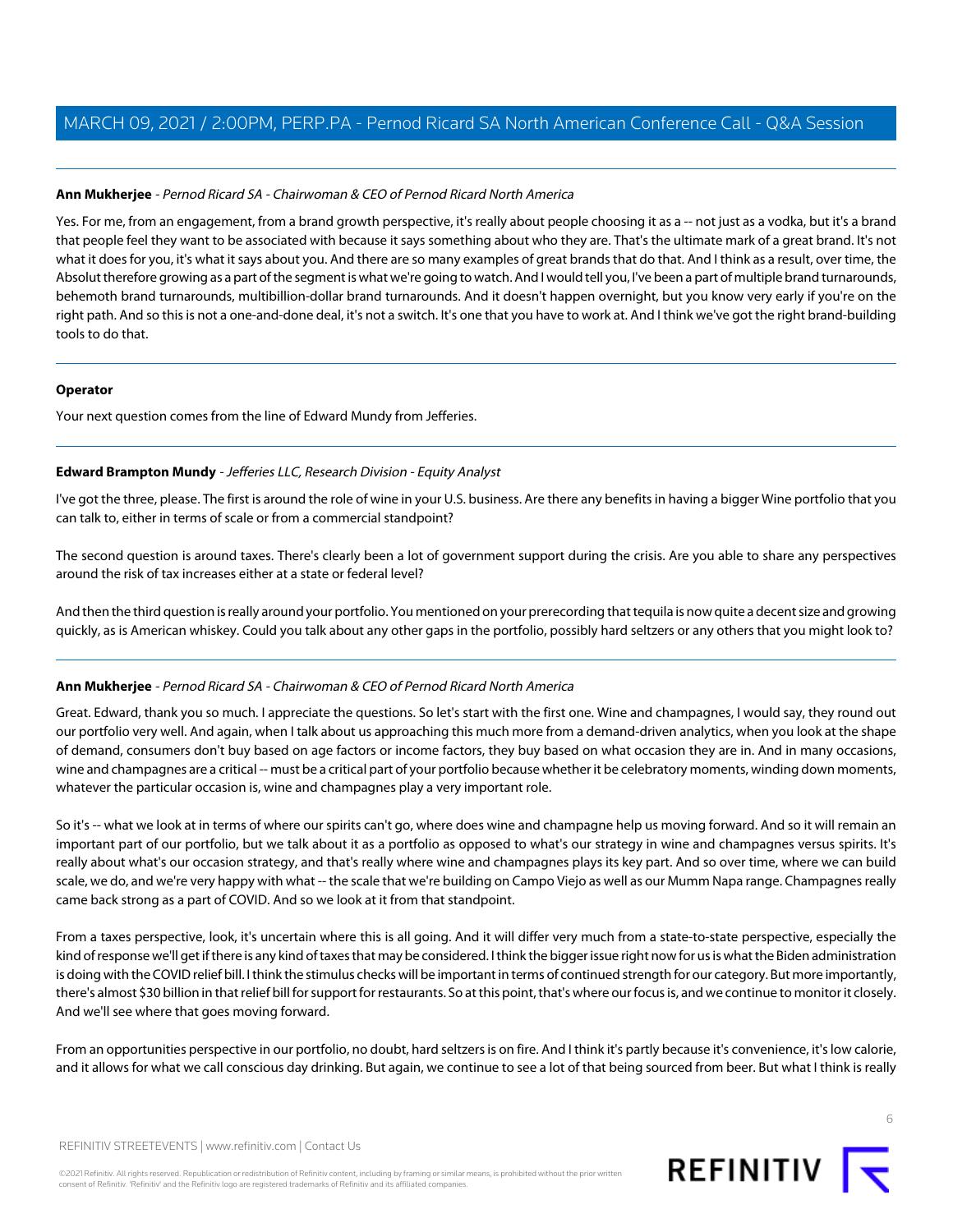interesting about hard seltzers is the convenience aspect and the ready-to-drink aspect. And so we continue to look at this space. This is a space that could be really right for ready-to-drink cocktail. And we continue to look at our brands, whether it be Absolut, whether it be Malibu, and we're seeing kind of how that is playing out. So I think this is one we're watching and one that if it continues on the rise and this allows spirits penetration to increase, this is a space that we will definitely double down on if we need to.

And then again, yes, American whiskey is on fire, as is tequila. And I think what we're trying to figure out is how to leverage what we have as part of our portfolio approach to definitely grow our total pie. It's less to me about do we have enough in American whiskeys, do we have enough in tequila, do we -- it's more about how you flex your portfolio to grow the whole pie. And that's how we've been approaching it. And so far, it's been paying off. So thank you.

#### **Edward Brampton Mundy** - Jefferies LLC, Research Division - Equity Analyst

And can I just follow up on the ready-to-drink cocktail piece?

**Ann Mukherjee** - Pernod Ricard SA - Chairwoman & CEO of Pernod Ricard North America

Yes.

# **Edward Brampton Mundy** - Jefferies LLC, Research Division - Equity Analyst

Actually, there's a bit of a price differential given the difference in how excise duty is applied to both the malt based and then the spirit based. Do you get the feeling that consumers are ready to trade up now to spirits-based ready-to-drink cocktails. I think you showed one in your opening presentation. Was it Kahlúa, I think? Do you think the market is ready for it?

# **Ann Mukherjee** - Pernod Ricard SA - Chairwoman & CEO of Pernod Ricard North America

I do. And like I said, I still think it's early days, but I absolutely do. I think people have now gotten used to this notion of cocktail drinking outside of on-prem and this notion of what I'm going to call cocktail convenience. And it could be both ready-to drink, it could be ready-to-mix, there's lots of ways to look at it. But I do think by putting it into a ready-to-drink platform, it makes spirits more approachable. And so I think there are very popular cocktails that in a ready-to-drink format could be huge opportunities moving forward. So this is what we're playing with right now.

#### <span id="page-6-0"></span>**Operator**

Your next question comes from the line of Andrea Pistacchi from Bank of America.

# **Andrea Pistacchi** - BofA Securities, Research Division - MD in Equity Research & Head of European Beverages

I have two, please. First one is on Martell. It's been growing nicely. I think you said 12% depletions in the Nielsen channels. But a bit less clean than the category, which has been very strong. Is this -- is it a supply issue? Are you focusing more on Asia? Or what do you think the potential for Martell in the U.S. is?

And then more broadly, on your future growth stars, looking even at the other ones, which have all been growing strongly, and you've added a lot of these to your portfolio in the past few years, where do you see most upside on a 3- to 5-year view?

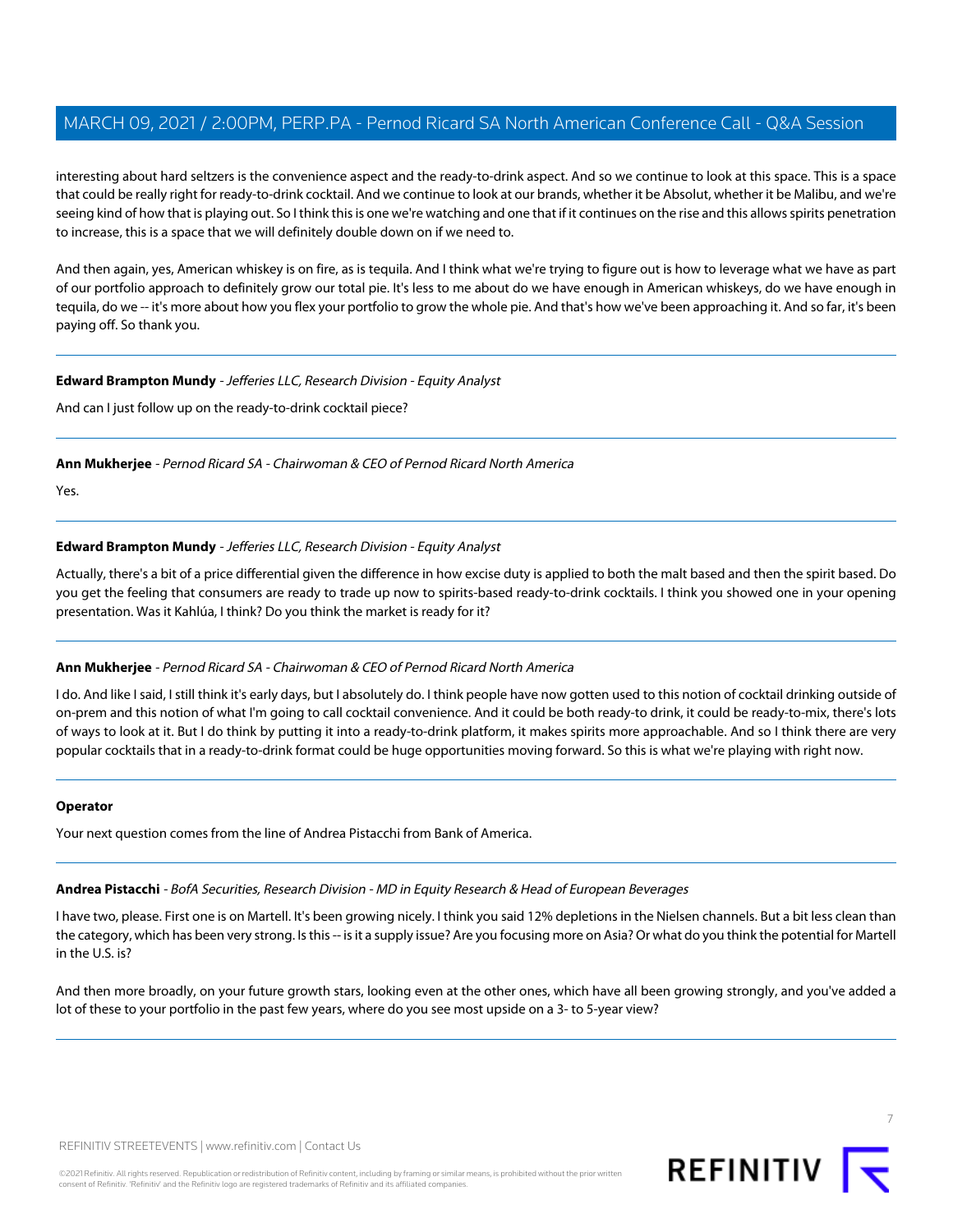# **Ann Mukherjee** - Pernod Ricard SA - Chairwoman & CEO of Pernod Ricard North America

Great question. Thank you. First, let's start with Martell. Look, I have a lot of passion for Martell, and I think we've got a lot of opportunity with Martell. As you look at the Nielsen numbers on Martell, it's a bit understated because it doesn't report anything on-premise. So we see a little bit better performance in NABCA. But here's what I would tell you, I think we have an opportunity to further accelerate Martell in the United States, and we have the capability and supply to do so. And I think it's a question of how we build this brand in the United States. And that's what we are really, really doubling down on right now. And so I would really -- again, based on what we're seeing in the shape of demand, we've got a lot of opportunity to do that with Martell. So you'll see much more from us moving forward.

I think in the future, what is the upside? Look, I don't think what we're seeing in ready-to-drink or in tequilas or in cognac, I don't think that's slowing down in the near future, American whiskeys. I think a lot of these are going to be ongoing trends moving forward. The biggest one, I think, that's really important for us, especially in the next 3 to 5 years, premiumization is not going to slow down. And I have to tell you, coming from a CPG background, to see this phenomena of such high double-digit growth in the super premium, ultra-premium prestige, it's a real opportunity. And this is where -- why this category is so attractive. It really drives continued growth from a value perspective. So that's the one I think that is most important. And so balancing our portfolio for both volume and value growth is going to be key over the next 3 to 5 years.

#### **Andrea Pistacchi** - BofA Securities, Research Division - MD in Equity Research & Head of European Beverages

And sorry, on the future -- the other future growth stars, where you see the largest opportunity?

# **Ann Mukherjee** - Pernod Ricard SA - Chairwoman & CEO of Pernod Ricard North America

From a brand perspective in our portfolio?

#### **Andrea Pistacchi** - BofA Securities, Research Division - MD in Equity Research & Head of European Beverages

Yes.

# **Ann Mukherjee** - Pernod Ricard SA - Chairwoman & CEO of Pernod Ricard North America

Yes. No, absolutely. I -- as I said, Martell is huge. I think American whiskeys will continue to be big for our portfolio. The one that I'm also watching very closely, and again, it's bigger in Western Europe, but I think premium gin. So what we're seeing with Monkey 47, what we're seeing with Malfy, we're going to continue to watch that space very closely. Some trends do jump over the pond, and we'll keep watching this one. So I think, again, like I said, a lot of our premium brands that you see in our portfolio, those are the ones where -- I have a lot of energy for in terms of faster growth moving forward.

#### <span id="page-7-0"></span>**Operator**

And your next question comes from the line of Chris Pitcher from Redburn.

#### **Chris Pitcher** - Redburn (Europe) Limited, Research Division - Partner of Beverages Research

A couple of questions for me, please. Firstly, thank you for the comments on Absolut. It sounds like it was a big part of the entry process at Alexandra. And I was just wondering, would you be prepared -- it sounds like you've got a plan. Would you be prepared to put a timescale on it? Or following on from the early question, is it sort of stability of share? What should we be looking for in Absolut over the next couple of years?

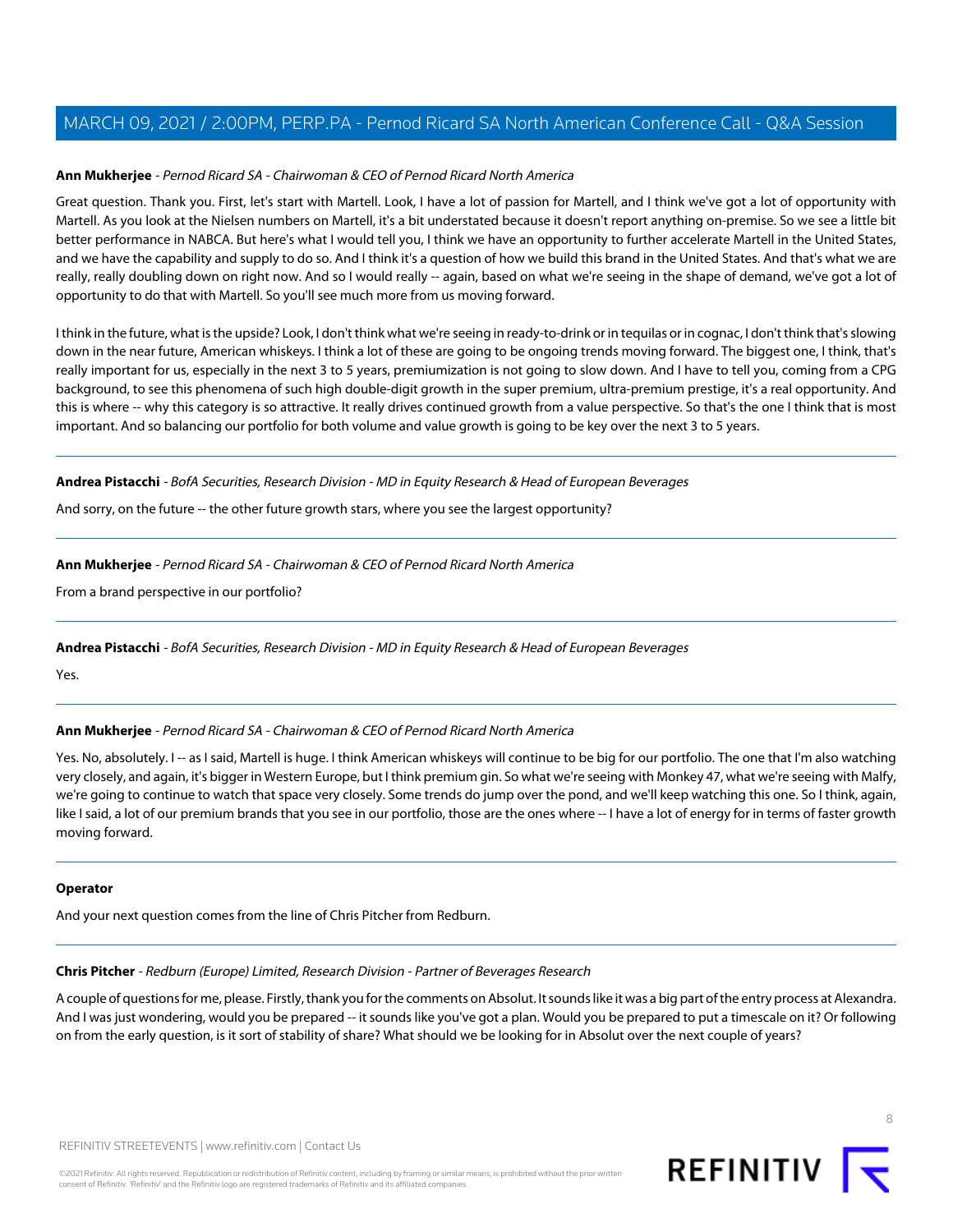And then secondly, in the presentation, you talked about doubling down on a lot of brands, a lot of initiatives, investing in digital. At the group level, there is the aspiration of margin expansion. How much room have you been given, 16 months in now, to invest to deliver on all these plans you've got? Is the U.S. source of margin growth? Or should we expect a hiatus for a couple of years until the initiatives you have started to sort of yield benefits?

# **Ann Mukherjee** - Pernod Ricard SA - Chairwoman & CEO of Pernod Ricard North America

Really astute questions. So first, let me talk about Absolut and kind of a time horizon. Look, my goal is, to your point, stability on Absolut and making sure that we stabilize this brand. And then from there, is there more opportunity? So I think in the short term, what you're going to look for is stability in that brand.

I think from a -- the question around investment in the United States and in North America, look, there's no doubt there's been very open discussion about investing in North America, especially the United States. We've continued to see that as we've put together our longer-term plans. But here's the thing that's most important, and I think this is the world of what I'm going to call performance marketing and why is digital so important in terms of building brands, we are now in a world where it isn't money that drives share of voice, it's actually the fact of your ability to target in a precision basis and really understand how to remove inefficiency in your marketing activities and your commercial activities. It's understanding not just how you spend your media dollars, but then how do you deliver against the brands from a supply and demand perspective and taking off the inefficiencies in the commercial chain and really getting to granular demand and granular supply at an account outlet level.

So this is about really removing the inefficiencies from mass marketing and leveraging that to get better ROI. So your investments that you're putting into the market should be coming back at you at a higher rate of return. And so hopefully, if done right, as you're investing, you're continuing to build your margins and still keep a very healthy P&L as you continue to drive overall growth for the portfolio. And that's why this transformation that we're doing digitally is so critical. If you have the analytics to do this, you can do a lot with same. You could do a lot more with same, and you can do a lot more with more. And that's really where our focus has been.

# **Chris Pitcher** - Redburn (Europe) Limited, Research Division - Partner of Beverages Research

Could I -- if I've still got the line. About 5 years ago, the business went through a major commercial reorganization. Based on what you've just said, is the structure that was in place, is that still fit for purpose? Or are you having to significantly change and reprioritize people within the organization?

# **Ann Mukherjee** - Pernod Ricard SA - Chairwoman & CEO of Pernod Ricard North America

Yes. Look, I think it was start of a journey, right? And we're continuing in that journey. I think a lot has happened in 5 years. The market has changed dramatically in 5 years. And I think 5 years from now, it's going to change more. So I think it's about -- in those 5 years, what has changed and building up an organization that is fit for that purpose, it is about bringing in these new analytics. And look, the shape of demand doesn't change dramatically over 5 years. The shape of demand is actually a glacier. It actually is pretty stable over 5 years. However, how consumers and shoppers interact, that's what's dramatically changing. And so that's what you've got to keep pace with, and that's the kind of new capabilities and new people. Why I'm bringing in new skill sets into the company to be able to do that.

So I think the biggest change that you'll see from 5 years ago is that we still have moments of reality what we call our demand. But what we've overlaid with that is a much deeper precision and understanding of how to purchase and being able to understand how to convert that demand in a way that's advantage for Pernod Ricard. And I think that's the biggest difference you're seeing as we continue to build against this vision.

#### **Operator**

Your next question comes from the line of Richard Withagen from Kepler.

REFINITIV STREETEVENTS | [www.refinitiv.com](https://www.refinitiv.com/) | [Contact Us](https://www.refinitiv.com/en/contact-us)

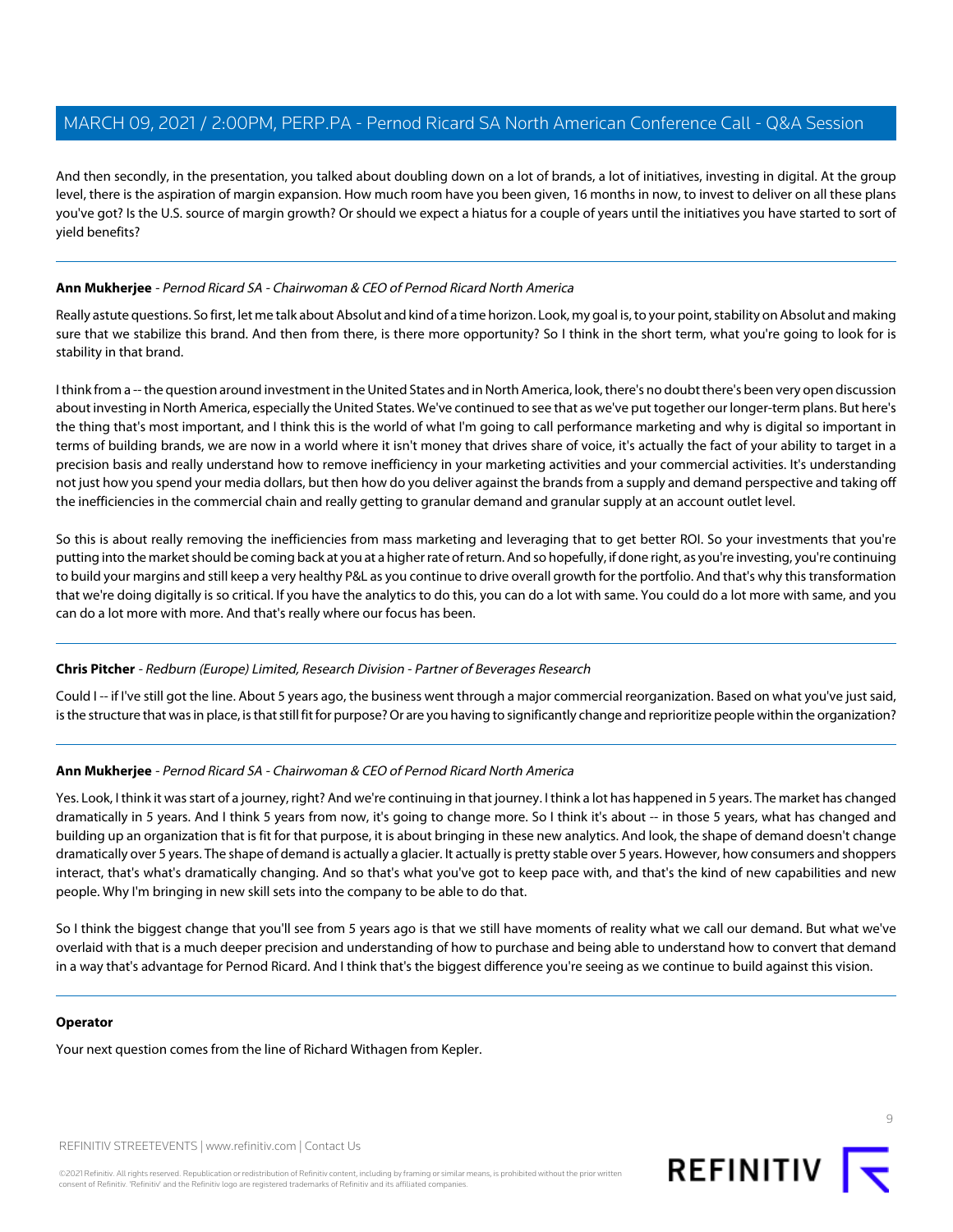## <span id="page-9-1"></span>**Richard Withagen** - Kepler Cheuvreux, Research Division - Research Analyst

I've got two, please, both on the technology side, again. Can you give us a sense of where you are on the technology side compared to your competitors? I mean so what is the feedback you get from distributors and customers or people you hire from outside the organization or outside the industry?

And then the second question is I remember you talked about data intelligence last year. So I was wondering what changes in resource allocation have you already made based on the results from the increase in usage of predictive consumer analytics?

#### **Ann Mukherjee** - Pernod Ricard SA - Chairwoman & CEO of Pernod Ricard North America

Let me address the technology question first. To be honest, it's hard for me to say versus my competitors as they are on their own journeys. I would tell you, my goal is to leapfrog and leapfrog within the industry. And the changes that we're bringing is not to just adapt best practices in the industry, but really to invent them. That's always been my approach to leadership. And the early -- we've got a lot of pilots going on. We're working very closely with our distributor partners. And the -- and again, it's interesting, we just had a recent discussion with one of our largest ones, and they're beginning to see the impact, and they're beginning to see what we are doing and they're commenting. And we've brought them in with us as a part of this journey. So they themselves, our distributor partners themselves, are going through their own digital transformation.

And so for us to be able to take our advantaged analytics and being able to partner that with our distributor partners, that's the secret sauce. And so we're getting very good feedback, and we're getting very good partnership from that. And so I'm encouraged because these people have been in the industry for quite a long time. So I'm hoping they're really giving me the right perspective.

And then from a data intelligence perspective, yes, I have put a lot of resources and investment in this space. And one of the things is it's not just the data intelligence but creating an infrastructure that actually knows how to operationalize it. That is the secret. It isn't that people don't have data, it isn't that people don't have framework, everyone does. The secret is who is the one that can operationalize it the best to democratize it for their frontline. And so that's where my investment has gone. I've created an organization that is focused on doing that so that the operating side of the business can stay very focused on the day-to-day operations and selling our business. And so this is -- the transformation is not just on the data and technology side, it's on the organizational design side to be able to operationalize it.

#### <span id="page-9-0"></span>**Operator**

And your next question comes from the line of Pinar Ergun from Morgan Stanley.

#### **Pinar Ergun** - Morgan Stanley, Research Division - Equity Analyst

I have three quick questions, please. The first one is what do you see as the key drivers of margin upside in the longer term? And has COVID changed this in any way? And look, I appreciate you just talked about marketing, but is there anything else you would like to add?

The second one is how do you expect spirits demand to evolve as consumer spending shifts from at-home indulgences to out-of-home experiences?

And then a final one, which is a bit more near term. Would you be able to give us some color on how your depletions are trending in the U.S.?

#### **Ann Mukherjee** - Pernod Ricard SA - Chairwoman & CEO of Pernod Ricard North America

Can you just do me one favor? Can you repeat the second question, just so I make sure I understand it?

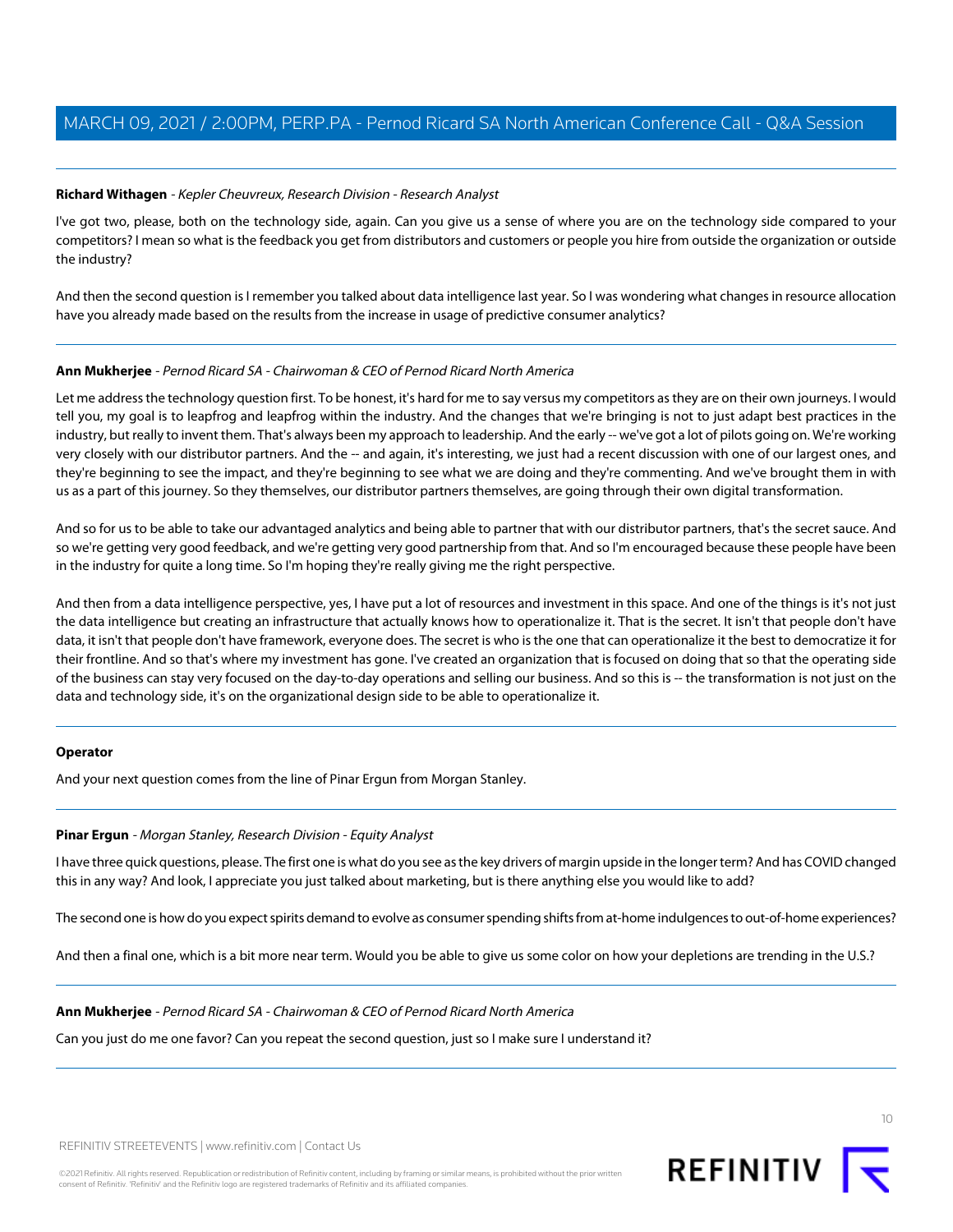## **Pinar Ergun** - Morgan Stanley, Research Division - Equity Analyst

Yes, absolutely. So at the moment, people are sitting at home, and there's quite a bit of focus on at-home spending for things like indulgences, premium spirits. How would you expect that to evolve as and when consumers can go out and some of that spending will shift into out-of-home experiences like going on holidays and stuff? So what would the impact on the spirits demand be?

## **Ann Mukherjee** - Pernod Ricard SA - Chairwoman & CEO of Pernod Ricard North America

Yes. No, great question. So let's talk a little bit about your first question on further margin expansion. Look, there's -- it's a multiple-pronged answer. First, I think this -- and I've talked about it before, so it's really critical, I think premiumization is going to continue to help us from a margin perspective, right? This is for the industry. And so this is where I think people should get very excited about this industry because it is built into the trends that we're seeing from a shopping and consumption perspective. So that's number one.

Number two, and again, I'm going to compare back to my CPG experience, my experience coming into this category is that there's a lot of upside to modernizing the commercial system in alch bev versus what I've seen in fast-moving consumer goods. And so things like e-commerce, okay? That was -- I've seen much more sophistication on e-commerce on the CPG side than what I've seen here. I've seen that catch up dramatically in COVID. And as we continue to see e-commerce grow, people are willing to pay a premium for that delivery. So again, that is another space.

I think the third space is there's a lot of inefficiency in terms of how companies are going to market, and I talked about this before. And what -- this is why digitization is so important. It eliminates a lot of that inefficiency in the system, whether that's supplying much more -- and this is why inventory stock levels are beginning to kind of average out because we're getting better demand signals to be able to supply more at a granular level.

All of these are inefficiencies. And as you eliminate inefficiencies, that really bodes well for P&Ls and margin expansion. So it's a multipronged answer, but there's a lot of upside, I think, for the industry and especially for Pernod Ricard, as we move forward. So that's the first thing.

On your second question, look, this is, again, another thing that I'm excited about, which is I think COVID opened up consumers' eyes. I think they realized a different value equation for spirits at home. And so you are now getting consumers to understand, wow, for \$50, \$100, I can enjoy some really amazing spirits that I thought was kind of out of reach and I only could go to on-premise for. I don't think that's swing is going to turn off tomorrow. I think that's going to continue, and that's what's driving the premiumization trend. But I also think there are times where people want to either celebrate or be catered to on-premise. So I think the bar, sorry, pun intended, will go up for on-premise in terms of the experiences people will be looking for and the value they're going to be willing to pay for it.

So again, both from an off- and on-premise, this is -- again, this is what I think is fueling the premiumization. People are just really beginning to enjoy spirits as an everyday kind of whether it be mini luxury, something that, for a small price, they can get a lot of enjoyment and satisfaction from. And so I do think that you're going to see continued premiumization, both off-premise as well as on-premise post COVID.

And then from a depletion standpoint, listen, here's what I'll tell you, we have worked very hard to really get to a purpose-based understanding of our stock levels. And so what you're going to continue to see is very comparable depletions growth and sell-out growth. And that is something I'm working very hard with our organization and distributor partners to continue by putting the right analytics processes and demand planning tools to make sure that our depletions growth stays healthy with our sell out.

#### **Operator**

And your last question comes from the line of Sanjeet Aujla from Crédit Suisse.



©2021 Refinitiv. All rights reserved. Republication or redistribution of Refinitiv content, including by framing or similar means, is prohibited without the prior written consent of Refinitiv. 'Refinitiv' and the Refinitiv logo are registered trademarks of Refinitiv and its affiliated companies.

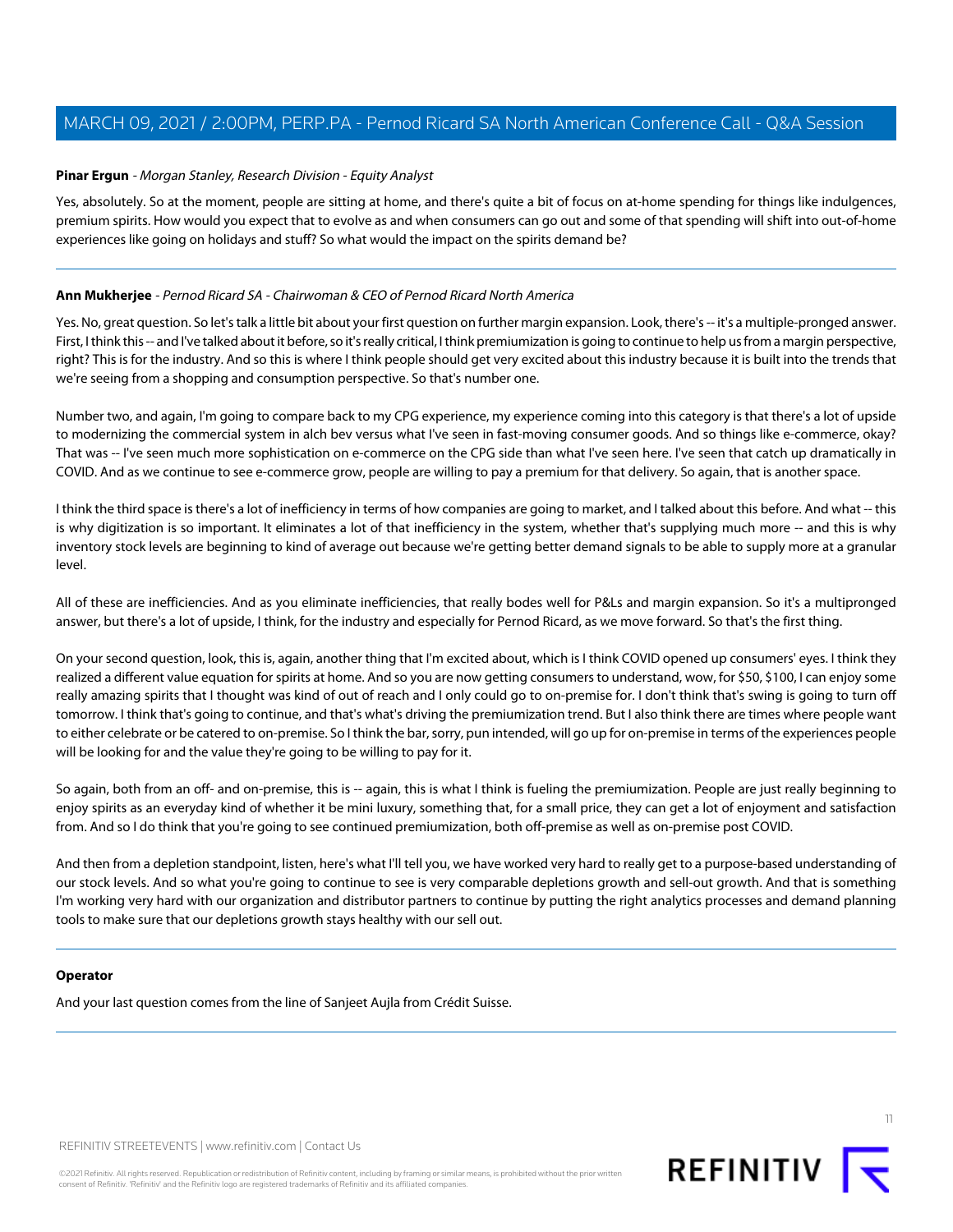## <span id="page-11-0"></span>**Sanjeet Aujla** - Crédit Suisse AG, Research Division - European Beverages Analyst

Just a couple of questions on innovation, please. Firstly, on Cold Brew, I think we'll start to lap the launch of that brand. You called it out as a pretty successful innovation. But to what extent do you think that line extension can start building? I recall a couple of years ago, some of the line extensions around Caskmates did struggle to comp the launches. So yes, I would love to get your thoughts on how the Cold Brew has evolved compared to that? And more broadly, can you just share your thoughts around the innovation pipeline looking forward across the portfolio?

# **Ann Mukherjee** - Pernod Ricard SA - Chairwoman & CEO of Pernod Ricard North America

Absolutely, Sanjeet. Thank you for the questions. Innovation is at the heart of any category. So let's start with Cold Brew. Look, we -- I think, again, there are 2 vectors -- well, actually, there's multiple vectors for innovation. So let's start with the this. There is an opportunity for both premiumizing Jameson, which is what we've seen with Black Barrel, but there's also a huge opportunity. And I think now that we are such an established brand with the cases that we're selling, now is when we're beginning to think about what is our right flavor strategy. And flavors are important. I mean if you look across the category, we've seen flavors drive a lot of growth for a lot of brands.

The issue is, and this is true for any brand, but what is the right flavor strategy for a brand like Jameson, right? And this is not about a follow strategy. It's not about, well, peach is doing really well or apple is doing really well, let's just copy it. No, that's not the point. The point is Jameson is an Irish Whiskey. And so when you think about Irish whiskeys and you think about cocktail flavor strategy, that should drive your flavor innovation strategy, which is why I think Cold Brew has done so well. Irish coffee is a great cocktail. And so in consumers' minds, there's a linkage that makes it very differentiated for a Jameson to launch a Cold Brew. And I think that's the way we're approaching our flavor strategy, which is to say, start with the brand, start with the type of spirit it is and what makes sense for a long-term flavor strategy, and that's what you're going to see from Jameson moving forward.

So I'm going to come back to your last one and say the same thing. We are looking at every occasion and the occasions that our brand plays in, and that's what we are looking to unlock their strategies. What can we do to premiumize that occasion with the brand? What can we do to create variety with that brand? What can we do to make cocktail experiences better for that brand, whether that's off-premise or on premise. So each - we have kind of innovation vectors that then we apply to each occasion and each brand.

And then across the shape of demand, I think our biggest opportunity, and you'll see this like we're seeing with ready-to-drink, I think across the shape, where are those unmet needs on cocktail convenience? And so that's how we think about our innovation strategy, and it's leveraging our portfolio to do it. And if there is an opportunity to leverage it across the portfolio, we'll look at it because that drives efficiency and scale. So that's kind of how we're thinking about innovation.

#### **Julia Massies** - Pernod Ricard SA - VP of Financial Communication & IR

Thank you very much, Ann, and thank you very much, ladies and gentlemen, for your time today. Please stay safe, and I hope we have a chance to meet face-to-face in the not-too-distant future.



12